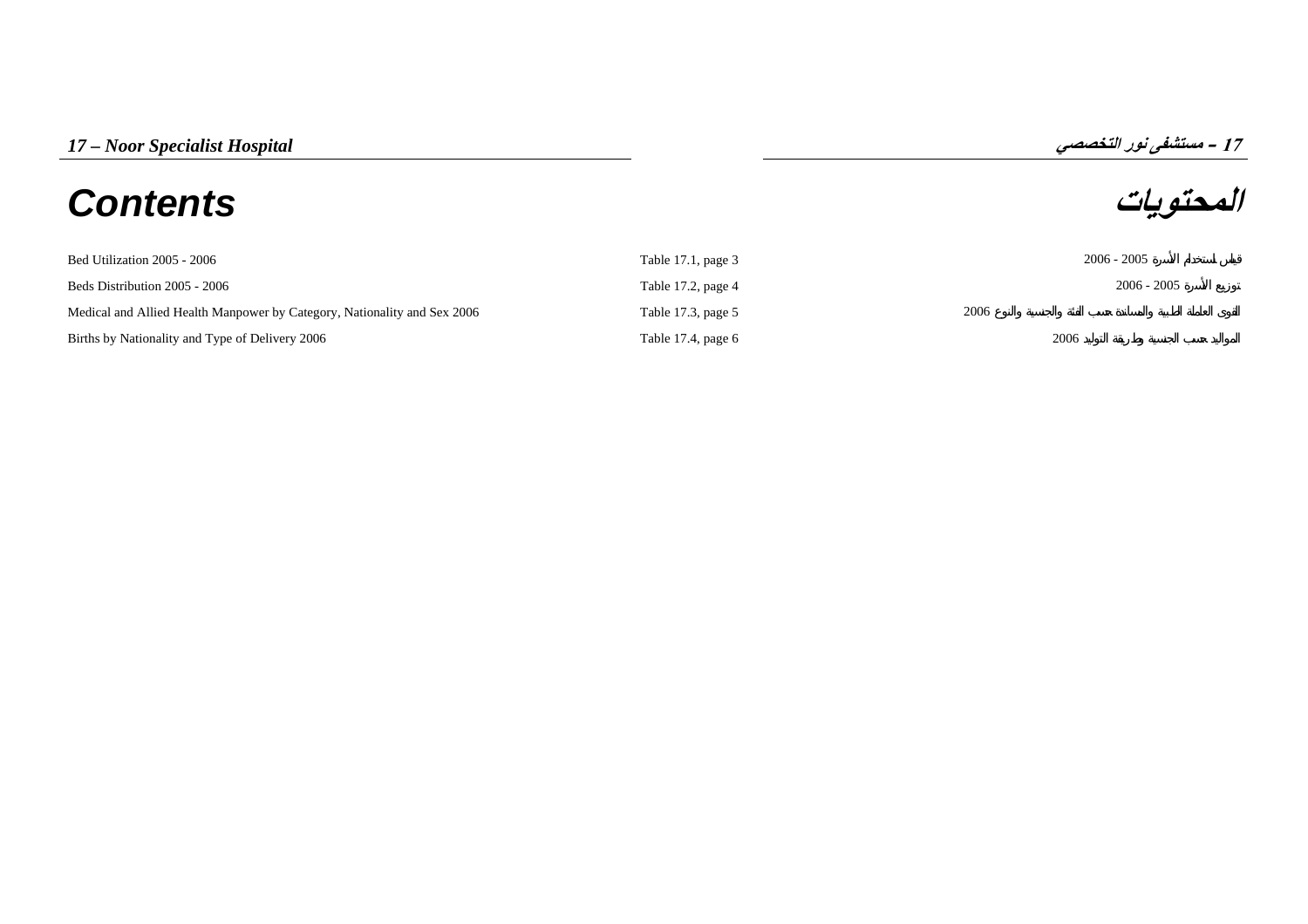# **Table 17.1 2006 - 2005Bed Utilization 2005 - 2006**

<span id="page-1-0"></span>

| <b>Description</b>      | 2006  | <i><b>2005</b></i> |
|-------------------------|-------|--------------------|
| Total admissions        | 1,139 | 647                |
| Total discharges        | 1,139 | 647                |
| Number of beds          | 24    | 24                 |
| Bed days available      | 8,760 | 8,760              |
| Patient days-overnight  | 1,228 | 570                |
| Patients days < 1 day   | 616   | 386                |
| Total patients days     | 1,844 | 956                |
| Bed occupancy rate      | 21.1  | 10.9               |
| Turnover rate           | 47.5  | 27.0               |
| Turnover interval       | 6.1   | 12.1               |
| Average daily admission | 3.1   | 1.8                |
| Average daily discharge | 3.1   | 1.8                |
| Average length of stay  | 1.6   | 1.5                |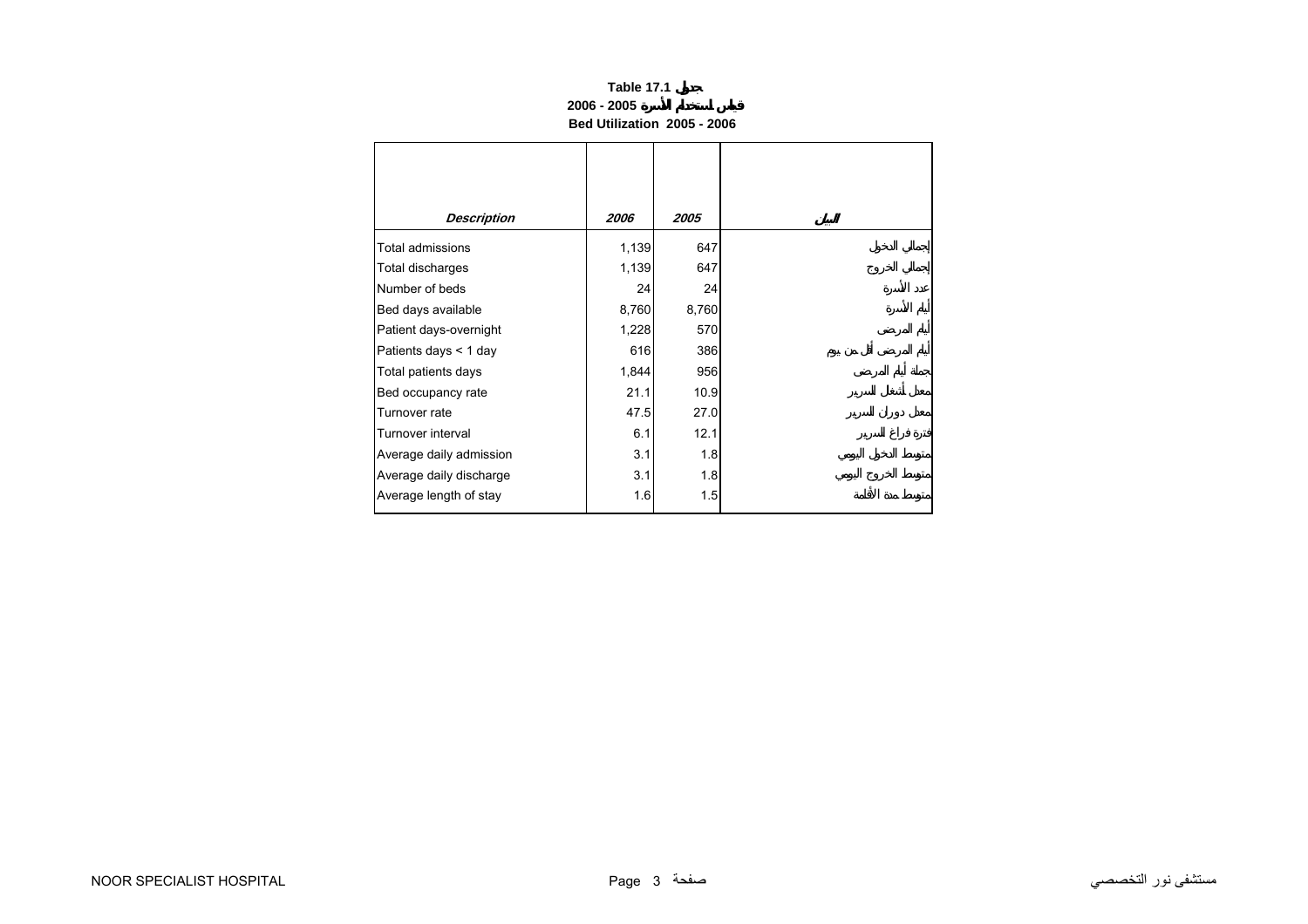### **Table 17.2 2006 - 2005 Beds Distribution 2005 - 2006**

<span id="page-2-0"></span>

| <b>Service</b>                   | 2006 | 2005 |  |
|----------------------------------|------|------|--|
| Private Ward (VIP)               | 3    | 3    |  |
| Intensive care unit              | 2    | 2    |  |
| Medical / Surgical               | 17   | 17   |  |
| Obstetrics / Gynecology          | 2    | 2    |  |
| <b>Total</b>                     | 24   | 24   |  |
| Special Care Baby Unit / Nursery | 6    | 6    |  |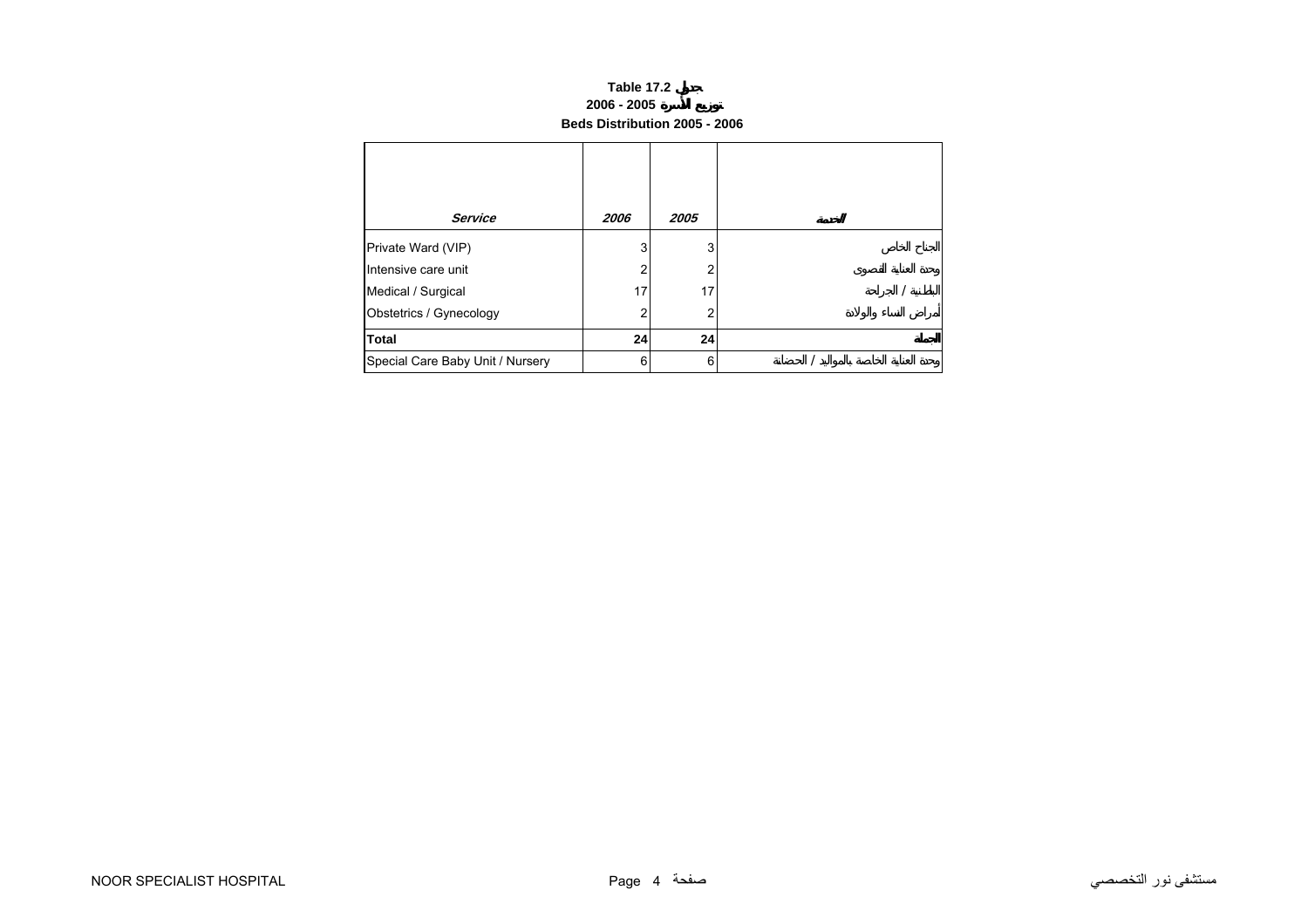<span id="page-3-0"></span>

|                         | <b>Total</b> |                 |                 | الجملة Non-Bahraini |        |             | Bahraini غير بحريني | بعريني |             |  |
|-------------------------|--------------|-----------------|-----------------|---------------------|--------|-------------|---------------------|--------|-------------|--|
|                         |              |                 |                 |                     |        |             |                     |        |             |  |
|                         |              |                 |                 |                     |        |             |                     |        |             |  |
|                         | الجعلة       | أننسى           | نكر             | الحملة              | أننسى  | أنكر        | الجملة              | أننسى  | نكر         |  |
| Category                | <b>Total</b> | Female          | Male            | <b>Total</b>        | Female | <b>Male</b> | <b>Total</b>        | Female | <b>Male</b> |  |
| Physicians              | 17           | 6               | 11 <sub>1</sub> | 8                   | 3      | 5           | 9                   | ົ      | 6           |  |
| Nurses*                 | 18           | 18 <sub>l</sub> |                 | 17 <sub>1</sub>     | 17     |             |                     |        |             |  |
| <b>Practical Nurses</b> | 4            | ົ               | 2               | $\mathcal{P}$       |        | ി           | ົ                   | r      |             |  |

# **جدول 17.3 Table القوى العاملة بالمهن الطبية والمساندة حسب الفئة <sup>و</sup> الجنسية <sup>و</sup> النوع <sup>2006</sup> Medical and Allied Health Manpower by Category, Nationality and Sex 2006**

*\* Nurses excluding practical nurses and other grades below staff nurse .* . : *\**